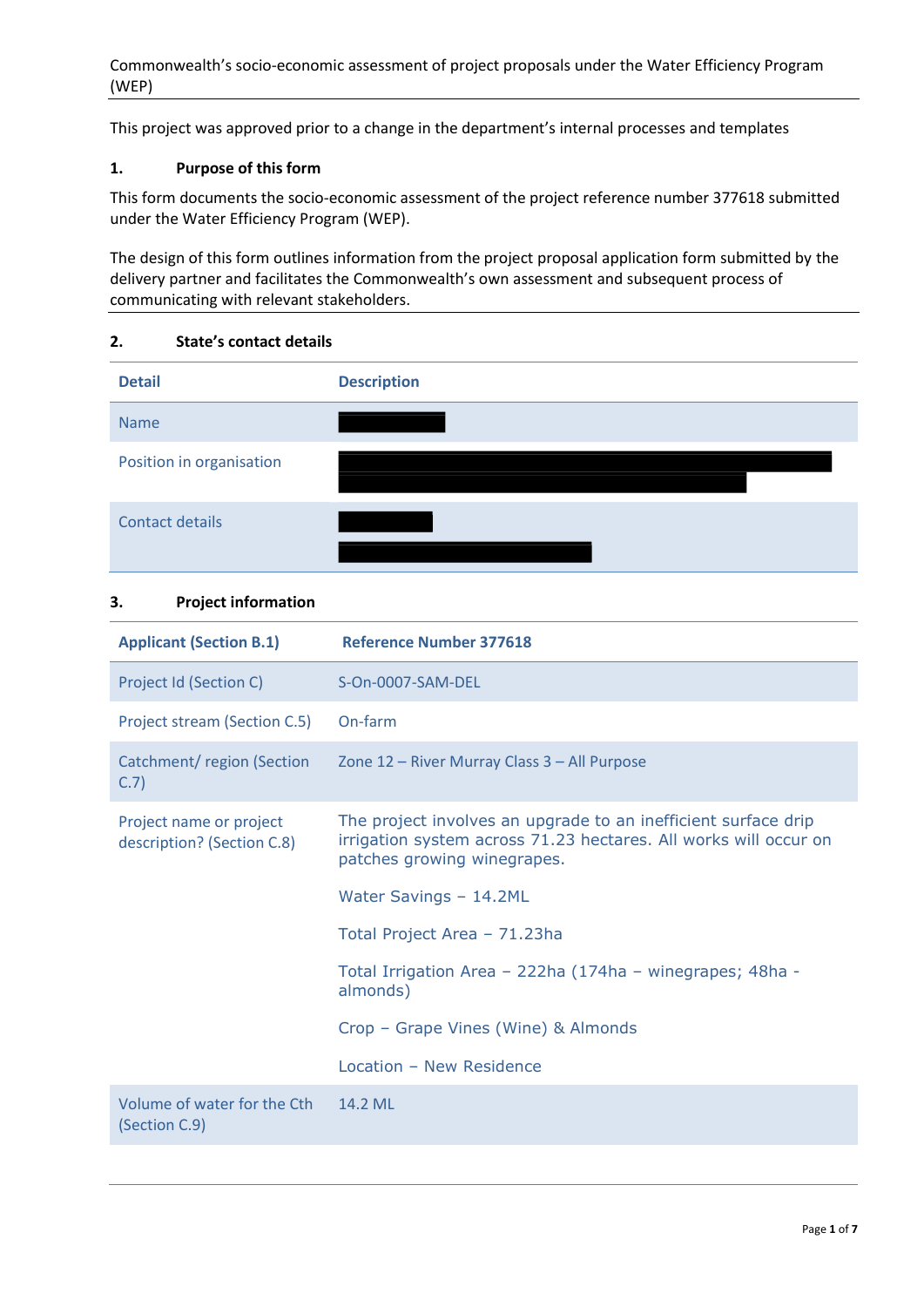Commonwealth's socio-economic assessment of project proposals under the Water Efficiency Program (WEP)

```
Estimated project cost 
(Section C.12)
                              $161,958.69 (GST exclusive) requested from the Commonwealth
```
# **4. Outcome of state's socio-economic assessment**

Pass ⊠ or Fail □

Brief Commonwealth overall comments

The Commonwealth believes there is merit in the proposal.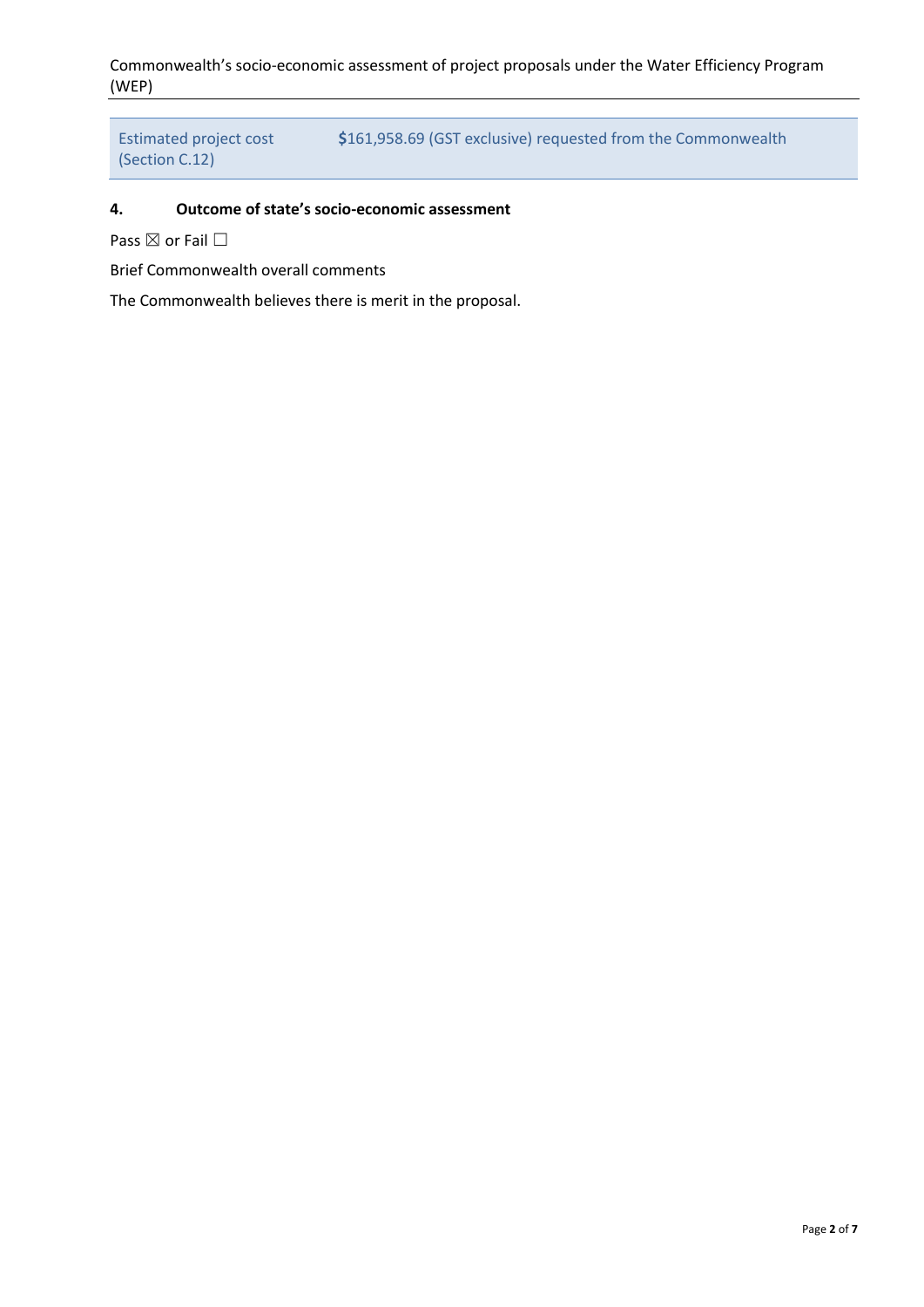## **5. State's assessment against socio-economic and environmental criteria**

| Criteria                                                                                                                                                                                                                                                                                                                                                                                                                                                                                                        | Assessment        | <b>Comments</b>                                                                                                                                                                                  |
|-----------------------------------------------------------------------------------------------------------------------------------------------------------------------------------------------------------------------------------------------------------------------------------------------------------------------------------------------------------------------------------------------------------------------------------------------------------------------------------------------------------------|-------------------|--------------------------------------------------------------------------------------------------------------------------------------------------------------------------------------------------|
| 1. Projects must be made public <sup>1</sup><br>1d. Following in-principle government approval, non-sensitive<br>information about project applications must be advertised to<br>allow relevant stakeholders to make submissions to the proposal                                                                                                                                                                                                                                                                | Not applicable    | <b>NA</b>                                                                                                                                                                                        |
| 2. Projects do not negatively impact on social and<br>environmental outcomes<br>2a. Projects are required to describe the expected socio-economic<br>and environmental benefits. Partners must coordinate and<br>communicate with local communities and community bodies on<br>the project(s) and describe the expected socio-economic and<br>environmental impacts of each project on the local community,<br>region or state                                                                                  | Meets requirement | The project does not have a negative impact on social or economic outcomes. This is because<br>less water is used watering grapes due to replacement of a more efficient drip irrigation system. |
| 2b. Social values may include the amenity to local communities of<br>weirs, storages and parks that may be affected by efficiency<br>projects                                                                                                                                                                                                                                                                                                                                                                   | Meets requirement | The proposal will not directly impact on social values but will contribute on-going benefits to<br>regional primary production support businesses and employment.                                |
| 2c. Large projects (total cost $\geq$ \$4 million) must describe the<br>expected socio-economic outcomes and address the following:<br>• the anticipated socio-economic impacts to the local community,<br>region or state<br>• their project's strategy for increasing the socio-economic<br>benefit to participants and their communities (e.g. local sourcing<br>of goods, services and labour)<br>• if and how the project will contribute to regional investment<br>and development in the geographic area | Not applicable    | N/A                                                                                                                                                                                              |
| 2d. Both Project and Delivery Partners are required to comply<br>with all relevant laws including work health and safety laws. Each<br>project must show an understanding of all relevant legislation or<br>regulation (including environmental laws and regulations) that<br>will require approval prior to works commencing.                                                                                                                                                                                  | Meets requirement | No approvals are required to conduct the works as the works are occurring on private property<br>and the activities will not have an adverse environmental impact on the property or surrounds.  |

<sup>&</sup>lt;sup>1</sup> Criteria 1a to 1d do not apply to proponents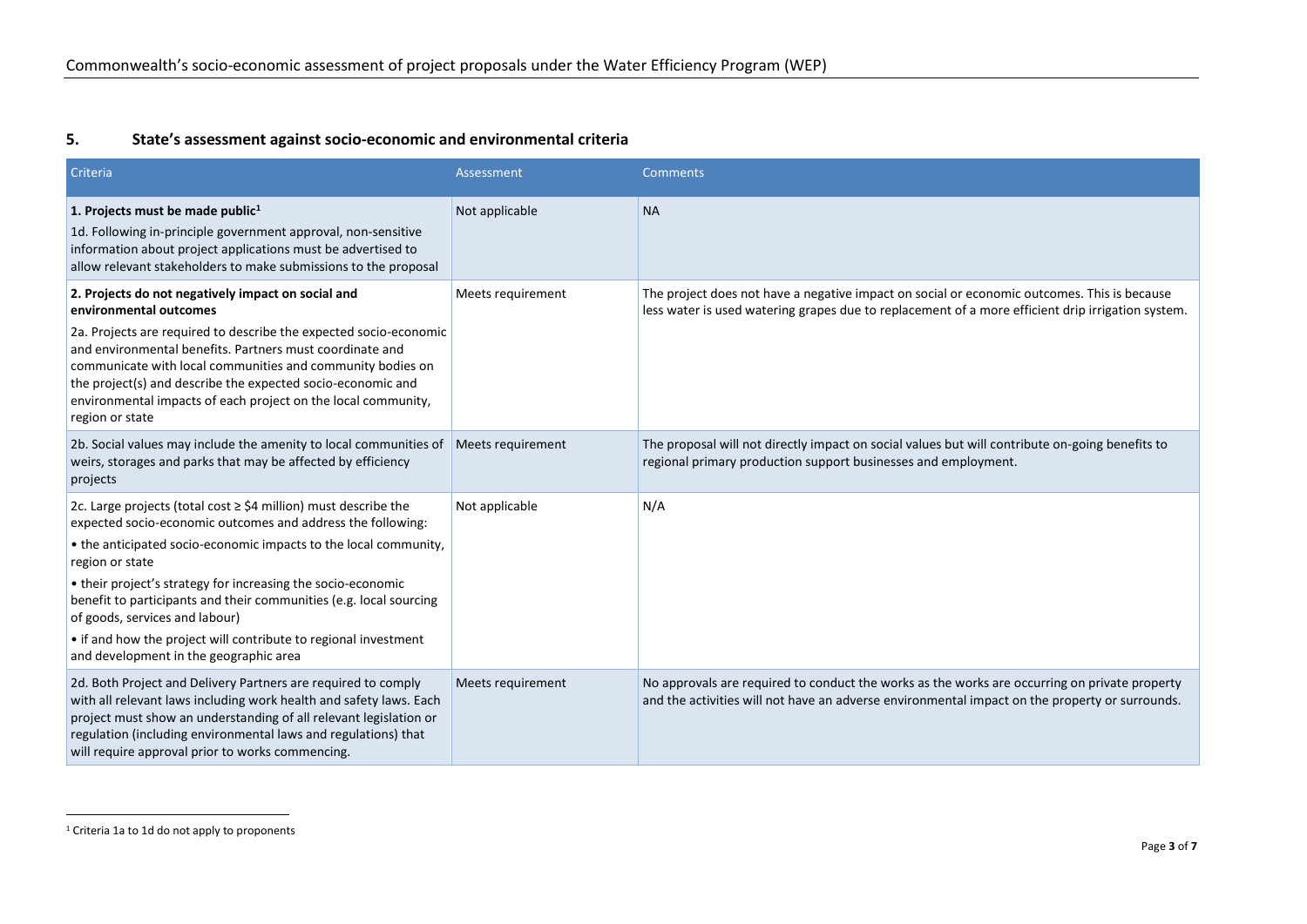| Criteria                                                                                                                                                                                                                                                                                                                                      | Assessment        | <b>Comments</b>                                                                             |
|-----------------------------------------------------------------------------------------------------------------------------------------------------------------------------------------------------------------------------------------------------------------------------------------------------------------------------------------------|-------------------|---------------------------------------------------------------------------------------------|
| 2e. Australian Government to fund facilitators to work with<br>communities to develop proposals that have community support<br>and positive social and economic outcomes                                                                                                                                                                      | Not applicable    | N/A                                                                                         |
| 3. The project assessment for funding must be clear, timely,<br>simple and transparent, and not unduly increase red tape                                                                                                                                                                                                                      | Not applicable    | N/A                                                                                         |
| 4. Projects need to demonstrate how they contribute to the<br>current and future viability of proponent businesses and<br>irrigation districts                                                                                                                                                                                                | Meets requirement | This project does not have a negative impact on third parties.                              |
| 4a. Proposals must consider how projects would contribute to the<br>current and future financial viability of the irrigation district/<br>region where they would occur, including identification of<br>potential irrigation network improvements                                                                                             |                   |                                                                                             |
| 4b. Proposals must avoid upgrading water supply infrastructure<br>where the systems, or parts of the systems, are not going to be<br>used in the future                                                                                                                                                                                       | Meets requirement |                                                                                             |
| 4c. Proposals in irrigation districts must take account of relevant<br>irrigation business strategies or plans                                                                                                                                                                                                                                | Meets requirement |                                                                                             |
| 5. Programs or projects support regional economies                                                                                                                                                                                                                                                                                            | Meets requirement | The potential to increase production and possibly more employment of workers is identified. |
| 5a. Proposals must identify opportunities to support local industry<br>and regional development                                                                                                                                                                                                                                               |                   |                                                                                             |
| 5b. Proposals must focus on increasing water use efficiency in<br>ways that address industry, network/ system and local/ regional<br>priorities, future needs and risks                                                                                                                                                                       | Meets requirement |                                                                                             |
| 5c. Proposals in an irrigation district must not reduce the overall<br>productive capacity of the relevant region                                                                                                                                                                                                                             | Meets requirement |                                                                                             |
| 5d. Proposals must not impact negatively on regional jobs                                                                                                                                                                                                                                                                                     | Meets requirement |                                                                                             |
| 6. Programs or projects do not have negative third party impacts<br>on the irrigation system, water market or regional communities<br>6a. Where a project is located within an irrigation network, the<br>proposal must provide evidence that the relevant network<br>operator or water corporation is involved in or aware of the<br>project | Meets requirement | This project supports the local economy with positive effects.                              |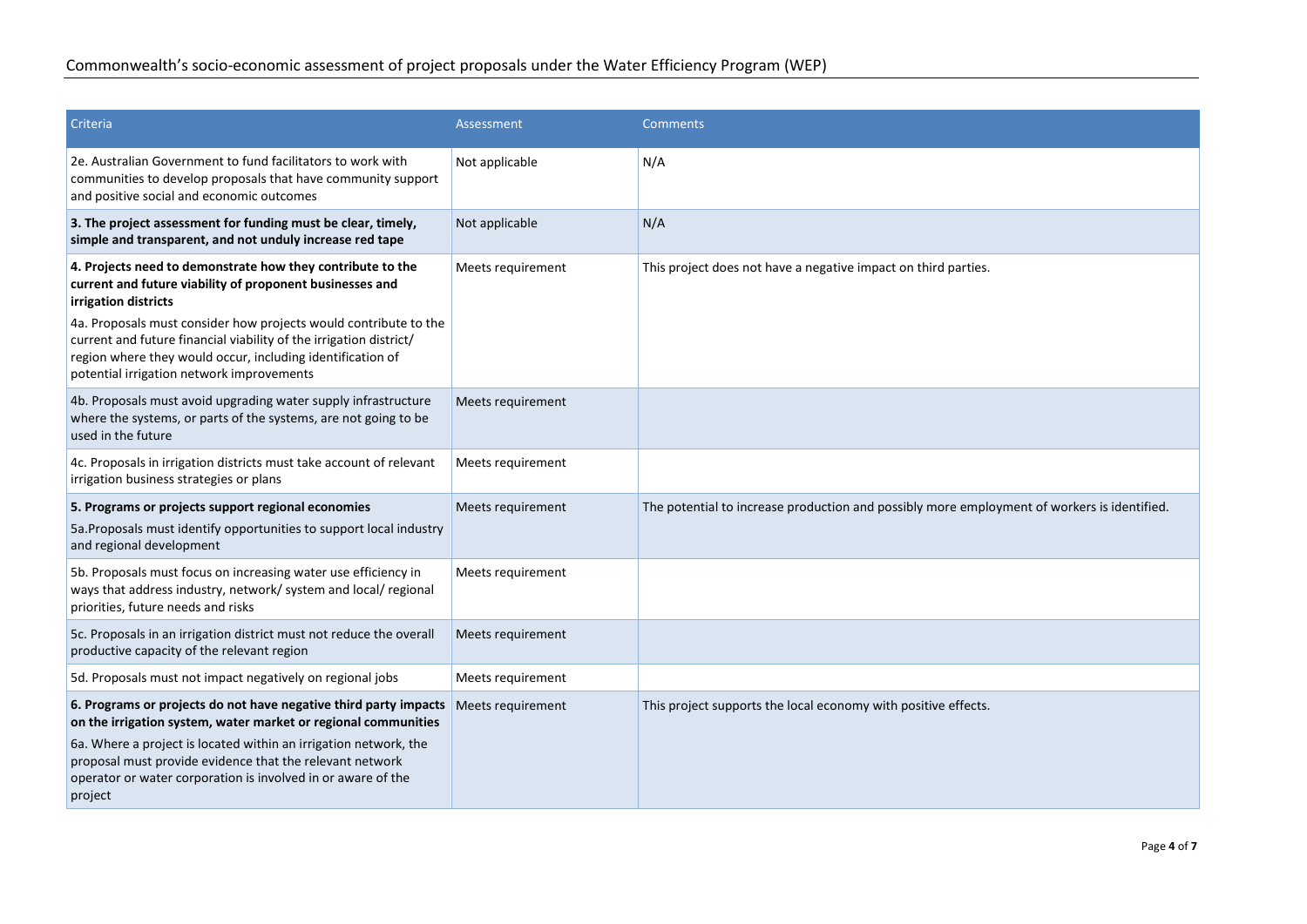| Criteria                                                                                                                                                                                                                                                                                                                                                                                                                                                                                                                 | <b>Assessment</b> | <b>Comments</b>                                                                                                           |
|--------------------------------------------------------------------------------------------------------------------------------------------------------------------------------------------------------------------------------------------------------------------------------------------------------------------------------------------------------------------------------------------------------------------------------------------------------------------------------------------------------------------------|-------------------|---------------------------------------------------------------------------------------------------------------------------|
| 6b. Proponents must consult with relevant stakeholders, e.g.<br>industry bodies, irrigation network operators, regional<br>development organisations, on regional approaches to water<br>efficiency projects that address industry/ network/ system and<br>local/regional priorities, future needs, and risks. Regional water<br>efficiency approaches may include research and extension<br>services                                                                                                                    | Meets requirement |                                                                                                                           |
| 6c. Socio-economic assessments must consider impacts not just<br>on participants, but for broader regions                                                                                                                                                                                                                                                                                                                                                                                                                | Meets requirement |                                                                                                                           |
| 7. Projects need to be assessed for their potential to impact on<br>the price of water<br>7a. Proponents must only transfer water rights that they own at<br>the time of application. They cannot receive funding to acquire<br>water rights. A project cannot transfer more water than the<br>project will save and the proposed quantity must be<br>independently verified as being a conservative estimate of the<br>resulting water savings. A proponent may keep any water savings<br>beyond the amount transferred | Meets requirement | This proposal has confirmed no impact on the price of water due to additional water savings<br>retained by the proponent. |
| 7b. Proponents applying for project funding would be required to<br>provide evidence that the water entitlements have been held for<br>a minimum of 3 years at the time of application                                                                                                                                                                                                                                                                                                                                   | Meets requirement |                                                                                                                           |
| 7c. Project proponents must ensure there is no direct impact on<br>the reliability of water from cumulative implementation of<br>projects                                                                                                                                                                                                                                                                                                                                                                                | Meets requirement |                                                                                                                           |
| 7d. Projects must not directly increase the price of water                                                                                                                                                                                                                                                                                                                                                                                                                                                               | Meets requirement |                                                                                                                           |
| 8. Any cultural impacts identified, protected or improved<br>8a. Projects are required to describe the expected cultural<br>benefits of their proposed project, with Partners required to<br>coordinate and communicate with local communities and<br>community bodies on projects and describe the expected cultural<br>benefits of each project on the local community, region or state                                                                                                                                | Meets requirement | Cultural impacts are negligible.                                                                                          |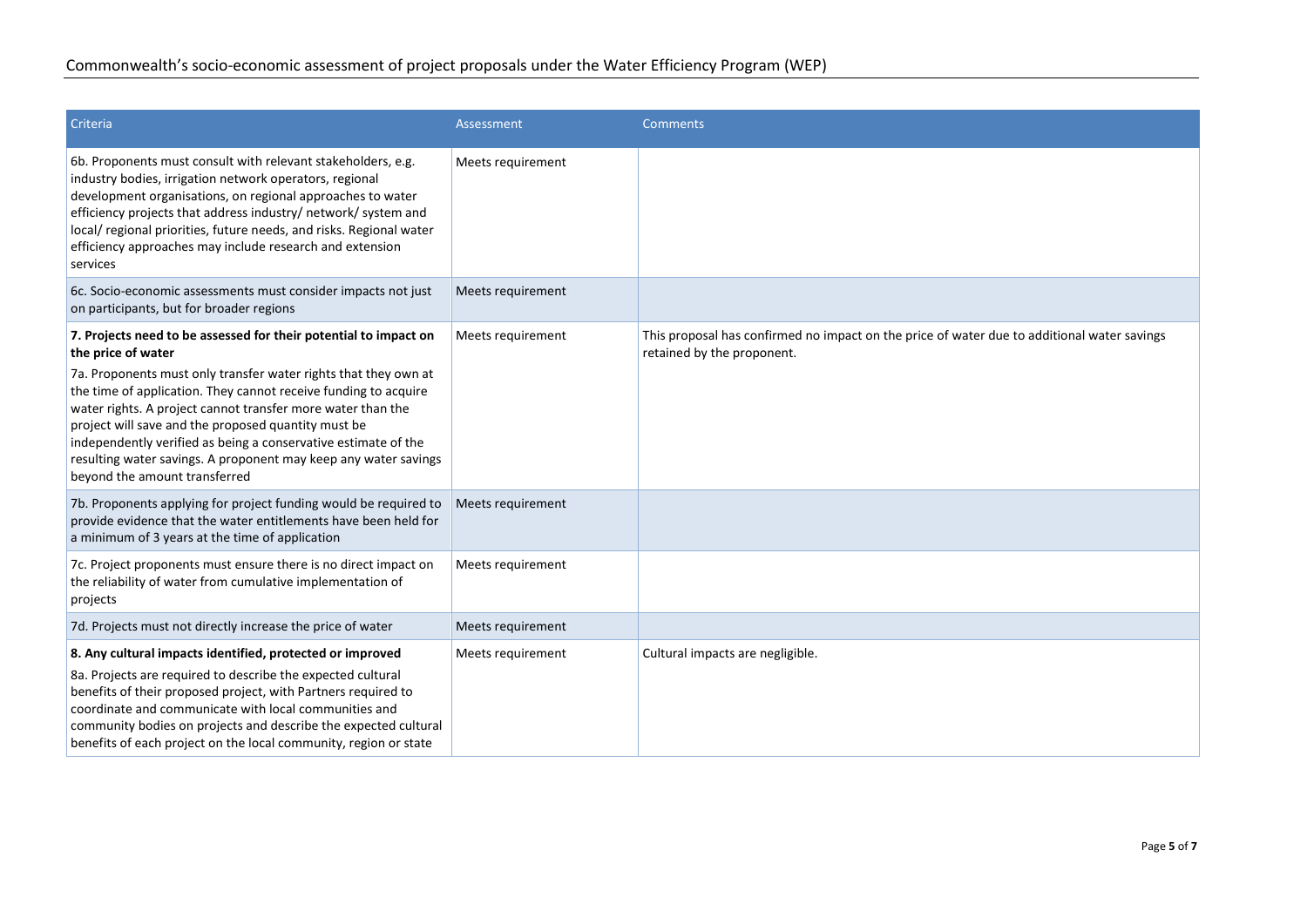| Criteria                                                                                                                                                                                                                                                                         | Assessment        | <b>Comments</b>                                                        |
|----------------------------------------------------------------------------------------------------------------------------------------------------------------------------------------------------------------------------------------------------------------------------------|-------------------|------------------------------------------------------------------------|
| 8b. Projects must describe the expected cultural benefits of their<br>proposal. In doing so, they must address the following:                                                                                                                                                    | Meets requirement |                                                                        |
| • the anticipated cultural benefits to the local community, region<br>or state                                                                                                                                                                                                   |                   |                                                                        |
| • their project's strategy for increasing the cultural benefit to<br>participants and their communities (e.g. local sourcing of goods,<br>services and labour)                                                                                                                   |                   |                                                                        |
| 8c. Projects over \$3 million must identify cultural heritage sites<br>and manage any impacts in accordance with relevant<br>Commonwealth and State laws.                                                                                                                        | Not applicable    |                                                                        |
| 9. Program design should include close engagement with<br>community and industry leaders                                                                                                                                                                                         | Meets requirement | Stakeholder engagement has occurred.                                   |
| 9a. The proponent must consult with industry bodies, IIOs, local<br>governments or regional development organisations, or<br>investment corporations on relevant strategic regional projects,<br>and consider community support                                                  |                   |                                                                        |
| 9b. The consultation should focus on increasing water use<br>efficiency in ways that address industry, network/system and<br>local/regional priorities, future needs and risks and may include<br>research and extension services                                                | Meets requirement |                                                                        |
| 10. Where practical, seek to develop and implement integrated<br>implementation of efficiency measures to maximise benefits to<br>the irrigation network and local enterprises                                                                                                   | Meets requirement | This criteria has been addressed in other areas – no areas of concern. |
| 10a. Programs or projects must focus on increasing water use<br>efficiency in ways that address industry, network/system and<br>local/regional priorities, future needs and risks and may include<br>research and extension services. This would include integrated<br>proposals |                   |                                                                        |
| 11. Monitoring and evaluation, including of socio-economic<br>outcomes, should be built into programs and used to regularly<br>review and adapt programs as required                                                                                                             | Meets requirement | The MERI framework will apply.                                         |
| 11a. The Commonwealth will develop a monitoring and<br>evaluation framework to assess the progress of projects in real<br>time, post-approval                                                                                                                                    |                   |                                                                        |